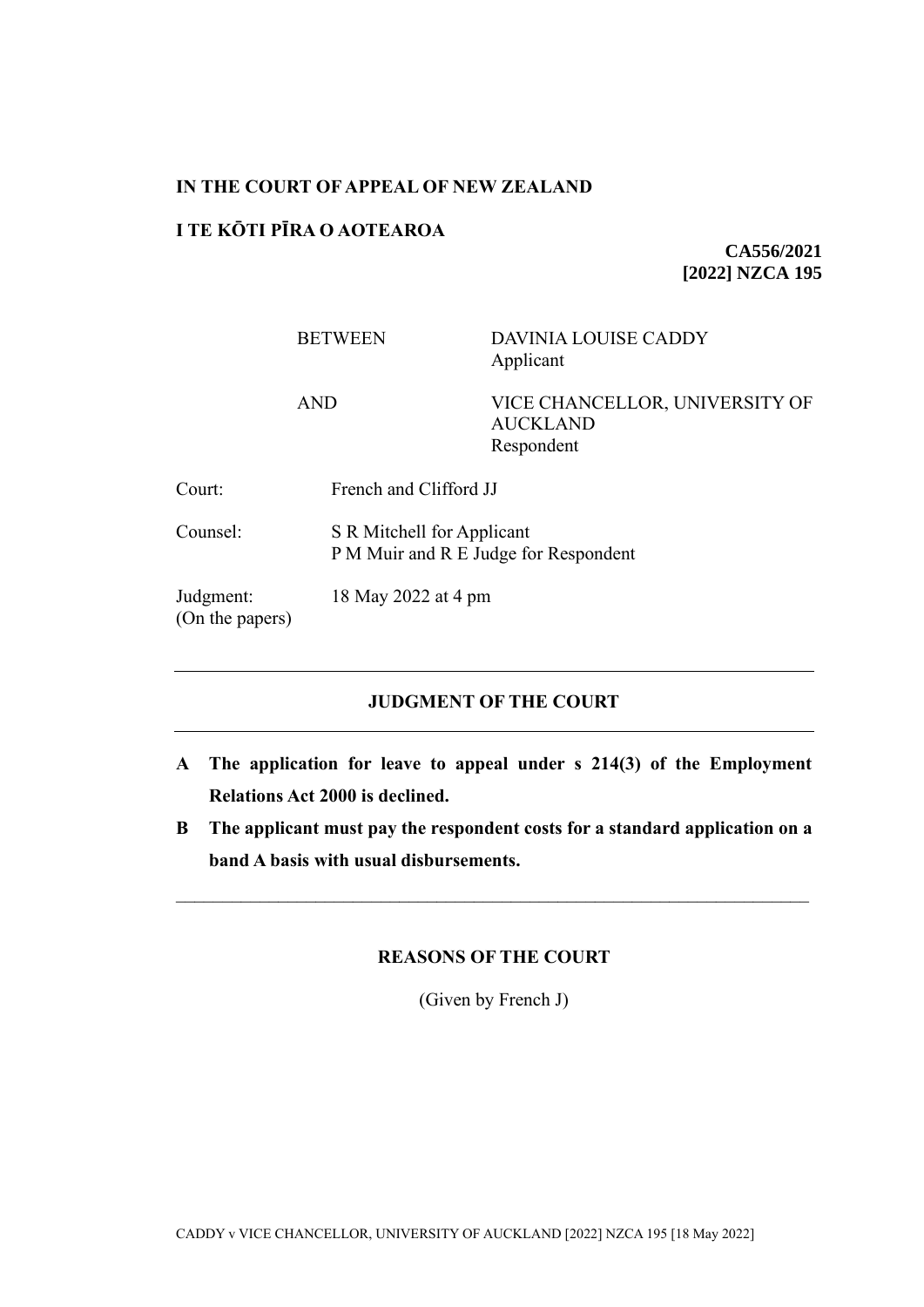## **Introduction**

[1] Dr Caddy has applied under s 214 of the Employment Relations Act 2000 (the Act) for leave to bring an appeal against a decision of Judge Beck in the Employment  $Count<sup>1</sup>$ 

[2] In her decision, the Judge held that the termination of Dr Caddy's employment on the grounds of redundancy was a justifiable dismissal.

## **Background**

[3] Dr Caddy was employed by the respondent University under a collective employment agreement as a senior lecturer in musicology. Following an external review in 2017, the University commenced a restructuring process as a result of which Dr Caddy's role was disestablished and she was made redundant.

[4] Dr Caddy brought a claim for unjustifiable dismissal. Her claim was rejected by the Employment Relations Authority, $2$  prompting Dr Caddy to challenge that determination in the Employment Court.

[5] Judge Beck found there were genuine reasons for the disestablishment of the role held by Dr Caddy and that the process followed by the University was one open to a fair and reasonable employer. She summarised her conclusions at the end of her judgment as follows:

[156] There were genuine reasons for the disestablishment of the role held by Dr Caddy. It occurred in the midst of a comprehensive review and restructure of the School of Music and was necessitated by both the financial performance of the School and the strategic objectives underlying the restructure. The redundancy decision was substantively justified.

[157] The process followed was one open to a fair and reasonable employer. If any defects were present, they were minor and did not result in Dr Caddy being treated unfairly. Any allegations of bias or inadequacy in the processes used are not established.

[158] The University investigated options in good faith that would have prevented the loss of employment for Dr Caddy. Reasonable efforts were

<sup>&</sup>lt;sup>1</sup> *Caddy v Vice-Chancellor, University of Auckland* [2021] NZEmpC 129, [2021] ERNZ 573.<br><sup>2</sup> *Caddy v Vice Chancellow University of Augkland* [2010] NZER A Augkland 275

<sup>2</sup> *Caddy v Vice Chancellor, University of Auckland* [2019] NZERA Auckland 275.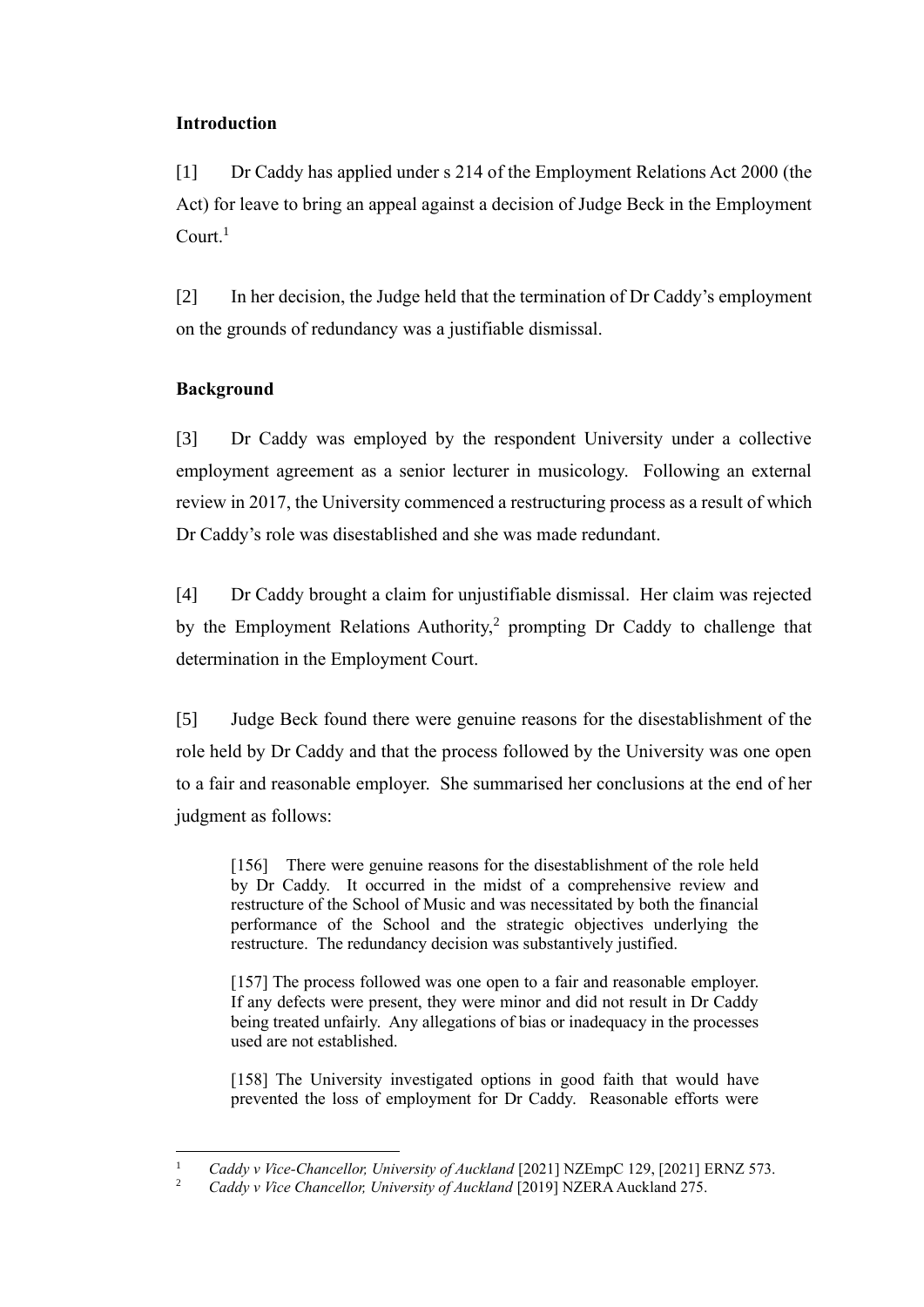made to redeploy Dr Caddy and she was given the opportunity to participate in the selection process for the new Music Studies role.

[159] The terms of the Collective Agreement and the Review and Restructure Policy and Procedures were complied with. There was no obligation to redeploy Dr Camp into the Music Education role that he was unsuitable for in order to facilitate Dr Caddy's continued employment.

[160] The University exhibited a willingness to discuss further outplacement or redeployment opportunities. As was her right, Dr Caddy chose not to engage in that discussion.

[6] Dissatisfied with that outcome, Dr Caddy seeks to bring an appeal in this Court.

#### **The application for leave to appeal**

[7] The right of appeal to this Court from a decision of the Employment Court is limited to appeals on questions of law and is subject to a leave requirement. Under s 214(3), leave may be granted if in the opinion of this Court, the proposed question of law is one that by reason of its general or public importance or for any other reason ought to be submitted for determination.

[8] The proposed question of law is:

Did the Employment Court apply the test required by s 103A when it found the applicant's dismissal to be justified?

[9] Section 103A of the Act provides:

#### **103A Test of justification**

- (1) For the purposes of section  $103(1)(a)$  and (b), the question of whether a dismissal or an action was justifiable must be determined, on an objective basis, by applying the test in subsection (2).
- (2) The test is whether the employer's actions, and how the employer acted, were what a fair and reasonable employer could have done in all the circumstances at the time the dismissal or action occurred.
- (3) In applying the test in subsection (2), the Authority or the court must consider—
	- (a) whether, having regard to the resources available to the employer, the employer sufficiently investigated the allegations against the employee before dismissing or taking action against the employee; and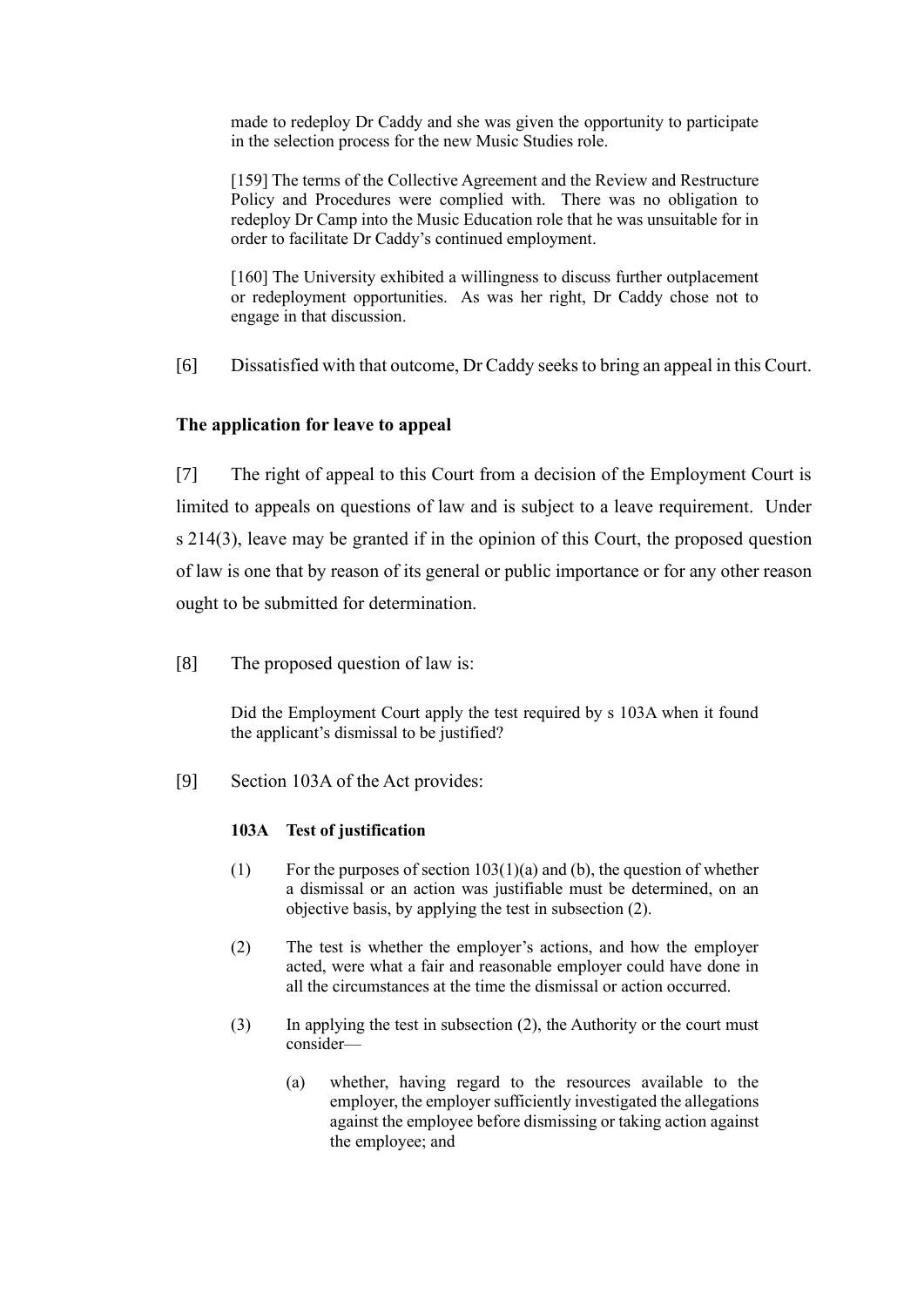- (b) whether the employer raised the concerns that the employer had with the employee before dismissing or taking action against the employee; and
- (c) whether the employer gave the employee a reasonable opportunity to respond to the employer's concerns before dismissing or taking action against the employee; and
- (d) whether the employer genuinely considered the employee's explanation (if any) in relation to the allegations against the employee before dismissing or taking action against the employee.
- (4) In addition to the factors described in subsection (3), the Authority or the court may consider any other factors it thinks appropriate.
- (5) The Authority or the court must not determine a dismissal or an action to be unjustifiable under this section solely because of defects in the process followed by the employer if the defects were—
	- (a) minor; and
	- (b) did not result in the employee being treated unfairly.

[10] Mr Mitchell on behalf of Dr Caddy advanced several arguments to support the central contention that the Judge did not apply the s 103A test of whether the decision was open to a fair and reasonable employer. The key points can be conveniently summarised as follows:

- (a) The Judge wrongly undertook a tick box exercise. She separately considered each of the factual issues that had been raised, such as whether there were good reasons for the change, whether professors should have been excluded from selection for redundancy and whether Dr Caddy's position was in fact surplus, but never considered whether there was justification taking into account all of those factors in their totality.
- (b) Whether the redundancy was genuine is not the statutory test for justification.
- (c) The Judge failed to take into account that the University's decision resulted in the dismissal of a highly successful academic.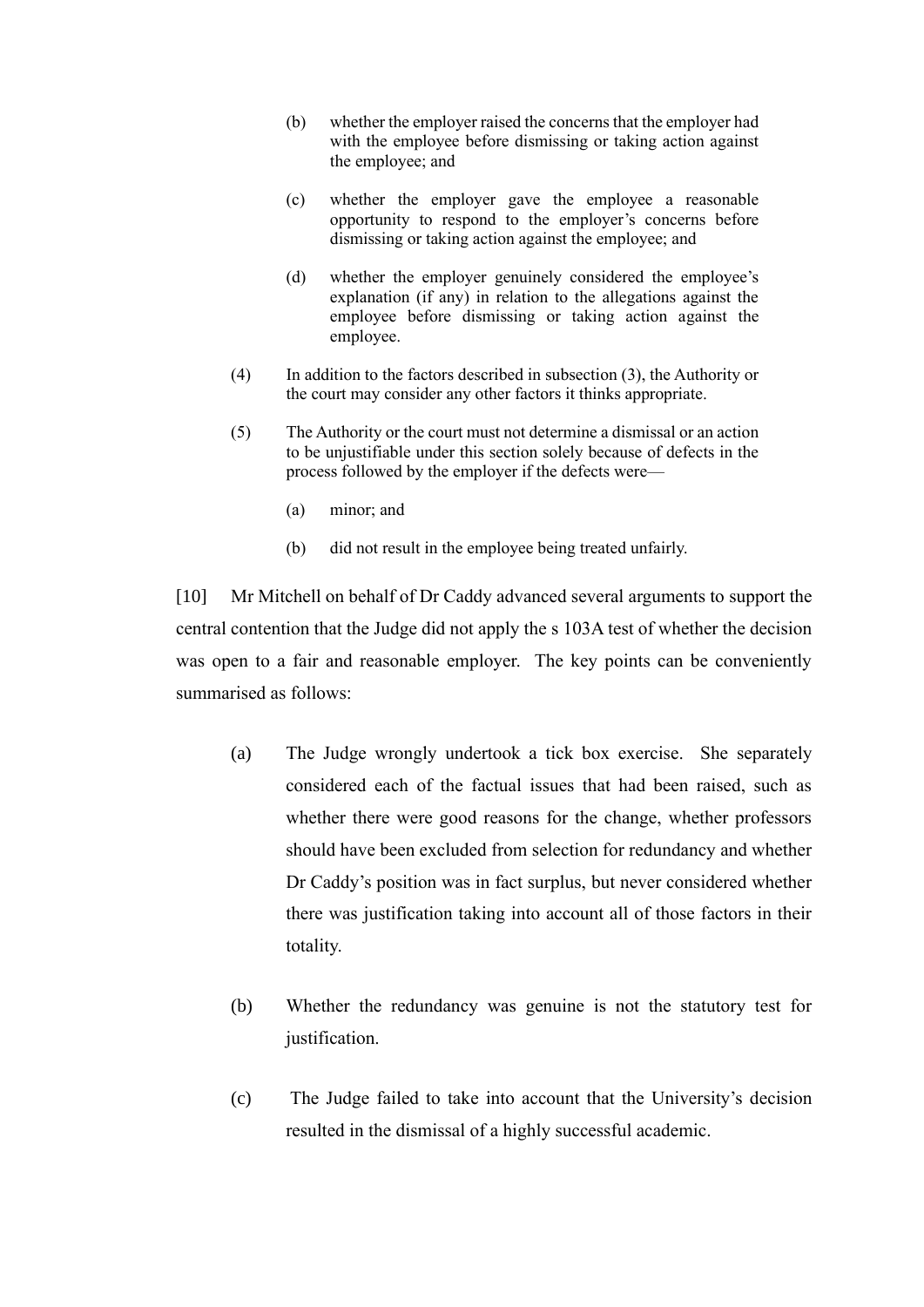- (d) The Judge wrongly approached the issue of process entirely separately from the question of justification.
- (e) The Judge failed to consider whether the consultation process that was followed was designed to prevent the loss of employment as required by the provisions of the collective agreement.

[11] These issues are said to be of general importance because the correct application of s 103A impacts on the parties to every employment relationship. Mr Mitchell also emphasised the importance of this case to Dr Caddy personally, the dismissal effectively ending her academic career in New Zealand.

### **Our view**

[12] In our view, the application fails to meet the threshold required under s 214 before leave to appeal may be granted.

[13] First, correctly analysed, the various arguments raised on behalf of Dr Caddy are essentially challenges to findings of fact dressed up as questions of law.

[14] On a superficial level, the wording of some aspects of the judgment viewed in isolation might be interpreted to support Mr Mitchell's argument.<sup>3</sup> However, the judgment must be read in its entirety. We are satisfied that a proper reading of the judgment as a whole shows beyond argument that the Judge was well aware of the s 103A test and that she did apply it. All of the factors she addressed clearly bore on the question of what a fair and reasonable employer could have done. The applicant herself must have thought so because they were issues that she alleged had contributed to the dismissal being unjustified. The critical findings of fact were all in favour of the University and together led inexorably to the conclusion that the s 103A test had been satisfied. It is not reasonably arguable in our view to suggest otherwise.

[15] As for process, what the Judge said was that if an employer can show a redundancy is genuine and the consultation requirements have been complied with,

<sup>3</sup> See for example [156], quoted above.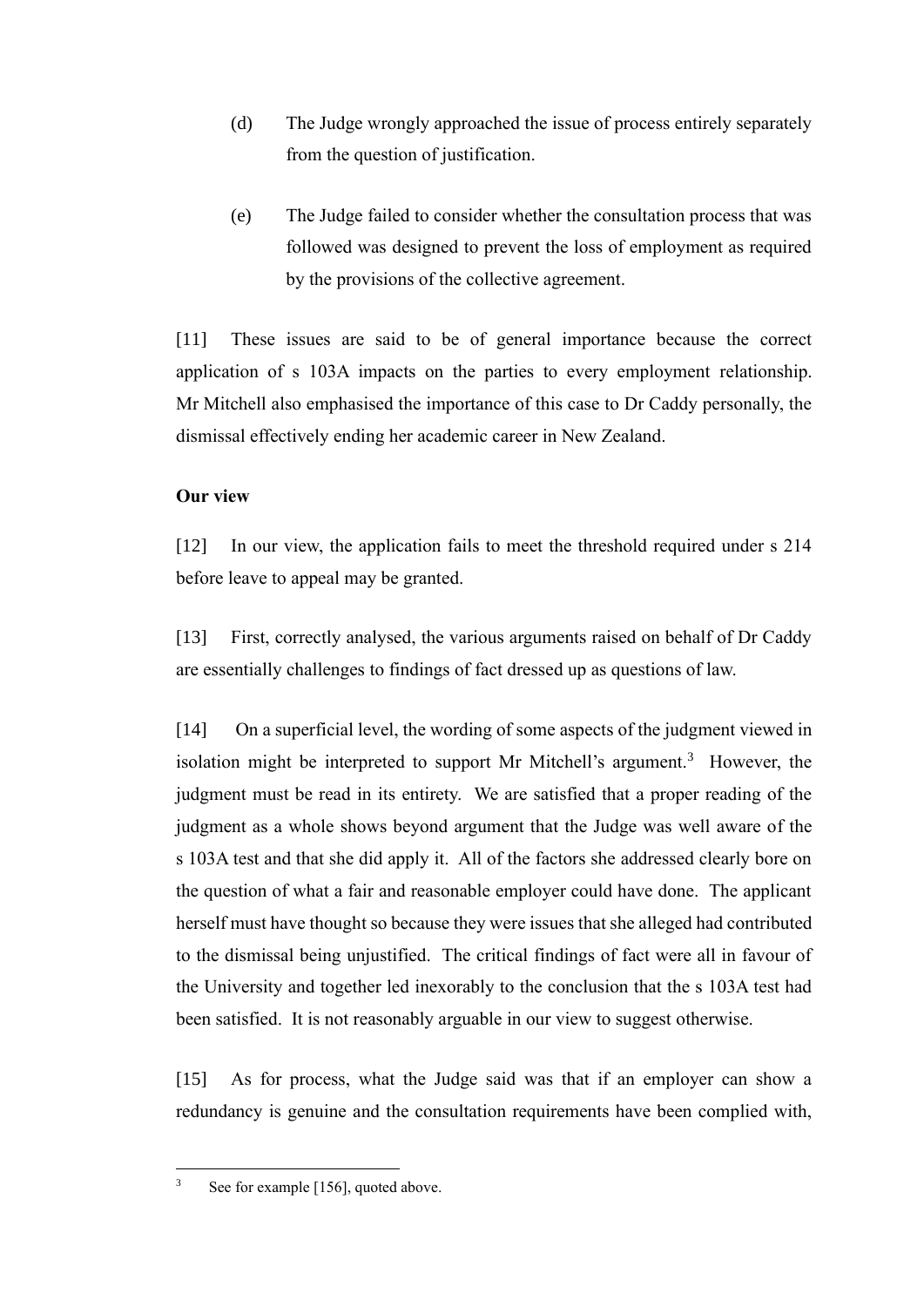then that could be expected to go a long way towards satisfying the s  $103A$  test.<sup>4</sup> It is not in our view seriously arguable to contend that this was an error.

[16] Nor in our view is it seriously arguable to contend that the Judge did not apply the provisions of the collective agreement. They are expressly addressed in the judgment, the Judge noting that the purpose of the consultation requirements was "to allow the parties sufficient opportunity to investigate options in good faith which would prevent any loss of employment".<sup>5</sup> The Judge then went on to address in some detail whether the University had discharged its obligation to avoid redundancy.<sup>6</sup>

[17] Finally, for completeness we record that Dr Caddy's academic standing was also expressly mentioned in the judgment.<sup>7</sup>

[18] The Court will not grant leave to hear an appeal which has no reasonable prospect of success and this case is, in our assessment, very much in that category.

[19] We are also not persuaded that the proposed issues are ones of general or public importance. We acknowledge the importance of this case to Dr Caddy. But that on its own is not enough. The proposed appeal is entirely case-specific. It does not raise any legal issues of general or public importance that warrant determination by this Court.

#### **Outcome**

[20] The application for leave to appeal under s 214(3) of the Employment Relations Act 2000 is declined.

[21] The respondent seeks costs. There is no reason why these should not follow the event and accordingly we also order that Dr Caddy must pay the respondent costs for a standard application on a band A basis with usual disbursements.

 $4$  At [88].

 $\frac{5}{6}$  At [113]

At [117]–[128].

At [76].